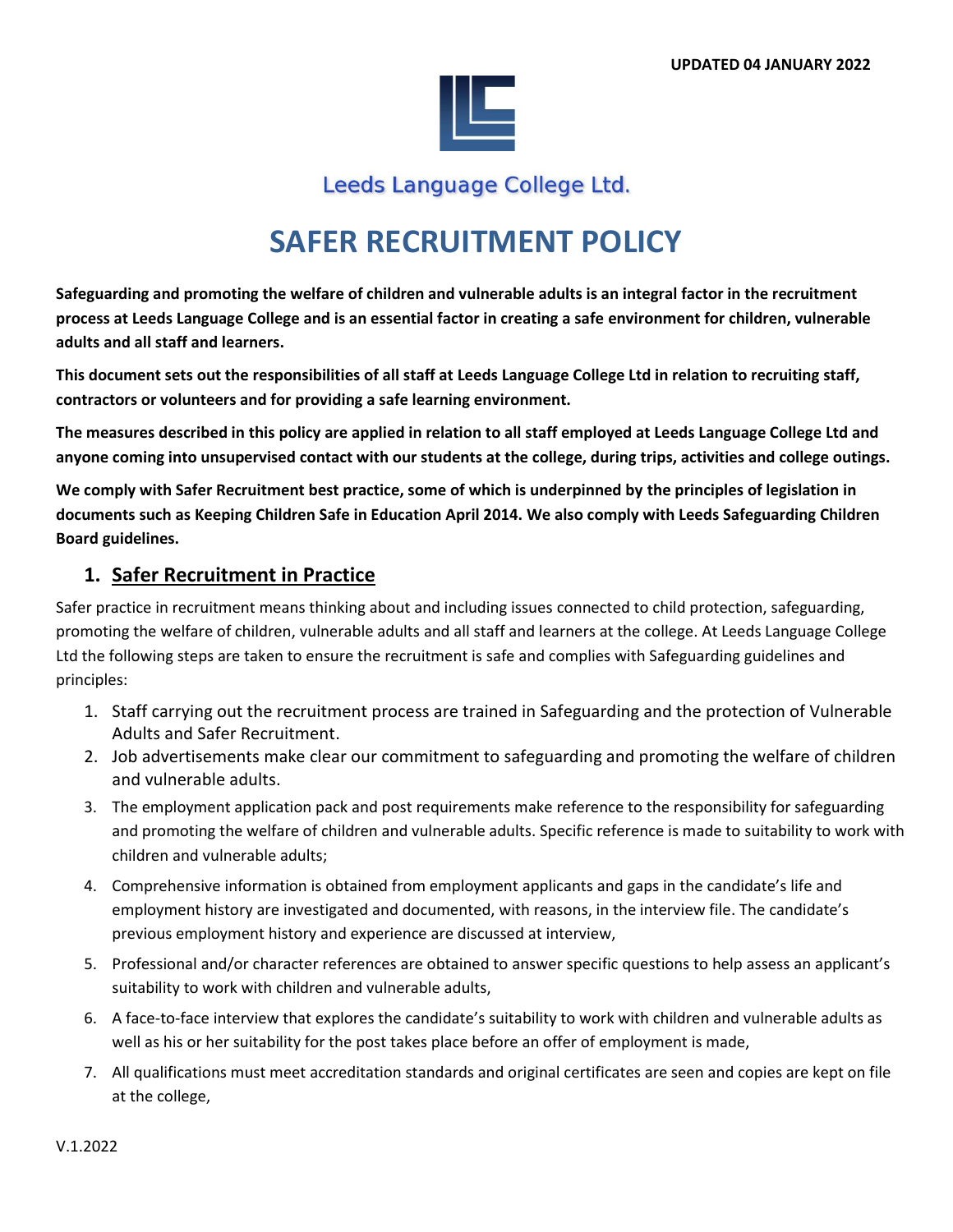- 8. The applicants' and candidates' identity is verified by checking original documents such as ID documents (passport, driving licence) and utility bills or financial statements,
- 9. The candidate is provided with a questionnaire to verify that s/he has the health and physical capacity for the job,
- 10. The mandatory Enhanced DBS certificate is obtained for all staff. Police certificates are obtained for overseas staff who may have unsupervised contact with under-age or vulnerable learners at the college,
- 11. All job advertisements warn candidates that advertised posts are only open to candidates who have a right to live and work in the UK. The candidate's immigration status is checked during the application process and in interview.
- **12.** Successful candidates/job applicants will be required to complete an application for a DBS certificate using the DBS Revised and Enhanced Identification Checking Guidelines (effective from July 2014). A satisfactory certificate in line with current child protection legislation must be received before the successful candidate is allowed access to vulnerable adults or under-age learners.
- **13.** Two reference checks are carried out when a candidate has been successful in interview. The reference forms include specific questions to verify the suitability of candidates to work with under-age learners.
- 14. Where the teacher is QTS or PGCE qualified, Prohibition Register checks will be carried out, where possible. The National College of Teaching and Leadership has informed Leeds Language College Ltd that prohibition orders were not applicable to English Foreign Language (EFL) teachers working in private language schools who are not QTS (i.e. do not have PGCEs) and have not been trained nor registered through the National College of Teaching and Leadership (NCTL). In view of this information, Enhanced DBS certificates and references will constitute the usual background checks that the college can carry out, where a Prohibition register check cannot be obtained.

## **2. Staff Induction**

There is an induction programme for all staff newly appointed to our school, including teaching staff, regardless of previous experience. The purpose of induction is to:

- 1. confirm the conduct expected of staff within the school,
- 2. provide training and information about our policies and procedures,
- 3. support individuals in a way that is appropriate for the role for which they have been employed,
- 4. provide opportunities for a new member of staff or volunteer to discuss any issues or concerns about their role or responsibilities;
- 5. enable the person's line manager or mentor to recognise any concerns or issues about the person's ability or suitability at the outset and address them immediately.

The induction programme includes information and a review of procedures and written policies in the areas of:

- 1. Child Safeguarding and promoting welfare e.g. child protection,
- 2. anti-bullying, internet safety and personal safety,